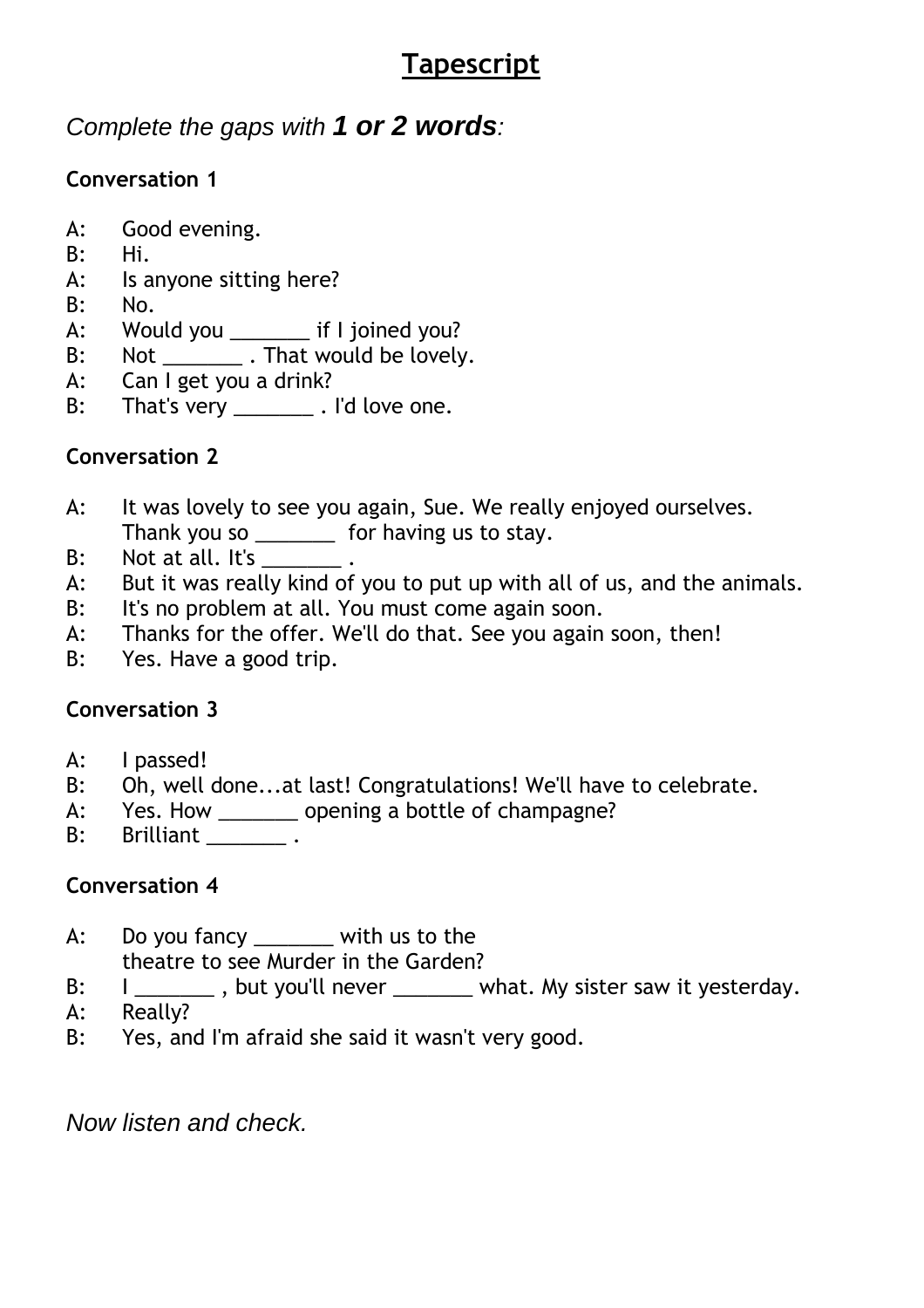### *Look at the 6 underlined pairs of phrases in the dialogues. What is their function?*

### **Conversation 1**

- A: Good evening.
- B: Hi.
- A: Is anyone sitting here?
- B: No.
- A: Would you mind if I joined you?
- $\mathsf{A}$  B: Not at all. That would be lovely.
- A: Can I get you a drink?
- B B: That's very kind. I'd love one.

### **Conversation 2**

- A: It was lovely to see you again, Sue. We really enjoyed ourselves. Thank you so much for having us to stay.
- C B: Not at all. It's a pleasure.
	- A: But it was really kind of you to put up with all of us and the animals.
	- B: It's no problem at all. You must come again soon.
	- A: Thanks for the offer. We'll do that. See you again soon, then!
	- B: Yes. Have a good trip.

### **Conversation 3**

- A: I passed!
- D B: Oh, well done...at last! Congratulations! We'll have to celebrate.
	- A: Yes. How about opening a bottle of champagne?
- E B: Brilliant idea.

#### **Conversation 4**

- A: Do you fancy coming with us to the theatre to see *Murder in the Garden*?
- **F** B: I would, but you'll never guess what. My sister saw it yesterday.
	- A: Really?
	- B: Yes, and I'm afraid she said it wasn't very good.

### *Match the function to the sentences:*

|                                                   | l etter |
|---------------------------------------------------|---------|
| 1. Saying thanks/responding to thanks             |         |
| 2. Giving good news/responding to good news       |         |
| 3. Asking permission/giving permission            |         |
| 4. Inviting/declining an invitation               |         |
| 5. Making a suggestion/responding to a suggestion |         |
| 6. Making an offer/accepting an offer             |         |